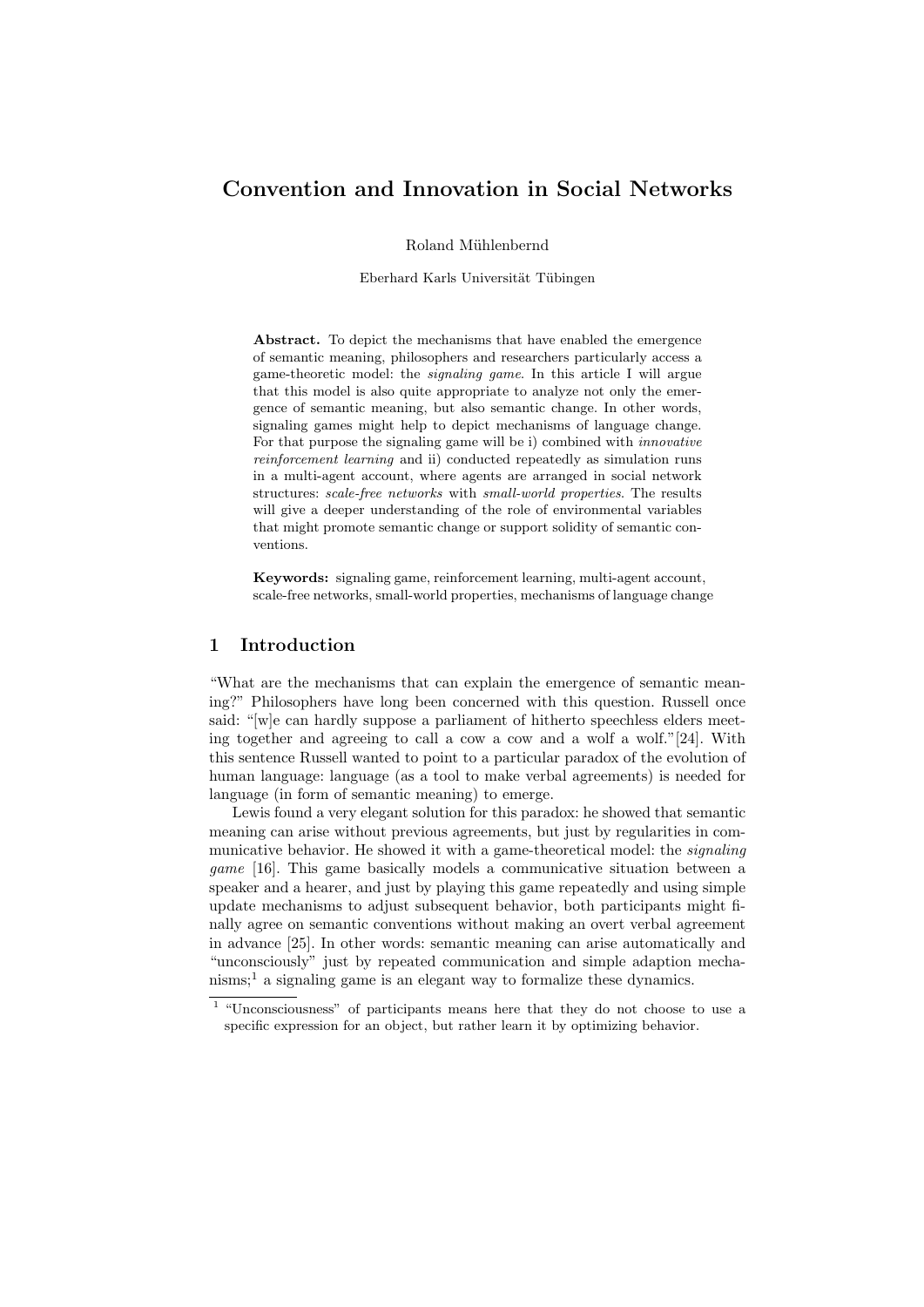#### 2 Roland Mühlenbernd

Apparently, quite similar mechanism can be assumed for language change, or to be more precise: for semantic innovation, semantic shift and semantic loss. Like we cannot assume that speechless elders made agreements to call a wolf a "wolf", we furthermore cannot assume that the people in the 1970s made a public announcement to use the word "groovy" when they wanted to express that something is really nice, and another announcement in the 1980s, that people should not use this word anymore. Just as semantic meaning can emerge in an unconscious and automatic way, in the same way, expressions arise, change their meaning, or get lost. It seems to be plausible that a signaling game might also be an appropriate model to explain general mechanisms of semantic change.

A number of studies came up to analyze how semantic meaning arises in realistic population structures, by conducting *multi-agent simulations*: applying repeated signaling games between connected agents placed in social network structures, c.f. lattice structures [31, 18] and small-work networks [28, 20]. Next to the signaling game, another line of research uses the so-called naming game [26] to analyze the emergence of semantic conventions in realistic population structures [27, 5]. It can be shown that both accounts imply similar mechanisms and reveal similar resulting dynamics. However, as mentioned before, all these studies analyze how semantic meaning 'arises', not how it 'changes'.

Another line of research uses multi-agent simulations to analyze language change in social network structures, but without applying signaling games or similar models of communication [22, 14, 9]. In these studies agents i) do not communicate, but just choose among (linguistic) variants they are aware of and ii) make explicit decisions of what variant to use. Because of the first point these studies somehow lack the quintessence of language change, namely that it happens through repeated communication. Because of the second point these studies let agents behave in a much too "conscious" way. Language change might usually be the result of much more unconscious decisions and hidden dynamics.

In this study I use repeated signaling games in combination with an update mechanism that depicts unconscious behavior of decision making. This mechanism is called reinforcement learning [23]. Applying reinforcement learning on repeated signaling games is not new, but in fact one of the most popular dynamics in this field [3, 4, 25]. What is new in this study is the fact that the account is applied to analyze the change rather than the emergence of semantic conventions. For that purpose signaling games and reinforcement learning will be employed to conduct simulation experiments of communicating agents in social network structures with the goal to evaluate the environmental factors that might or might not support semantic change or stability.

This article is divided in the following way: in Section 2 some basic notions of repeated signaling games, reinforcement learning dynamics and network theory will be introduced. Furthermore, I will discuss a noteworthy extension for reinforcement learning, called innovation [25, 1]. It can be shown that this additional feature realizes an interesting interplay between stabilizing and renewing effects [21]; and I will adopt it for my experiments, which are described and analyzed in Section 3. A final conclusion will be presented in Section 4.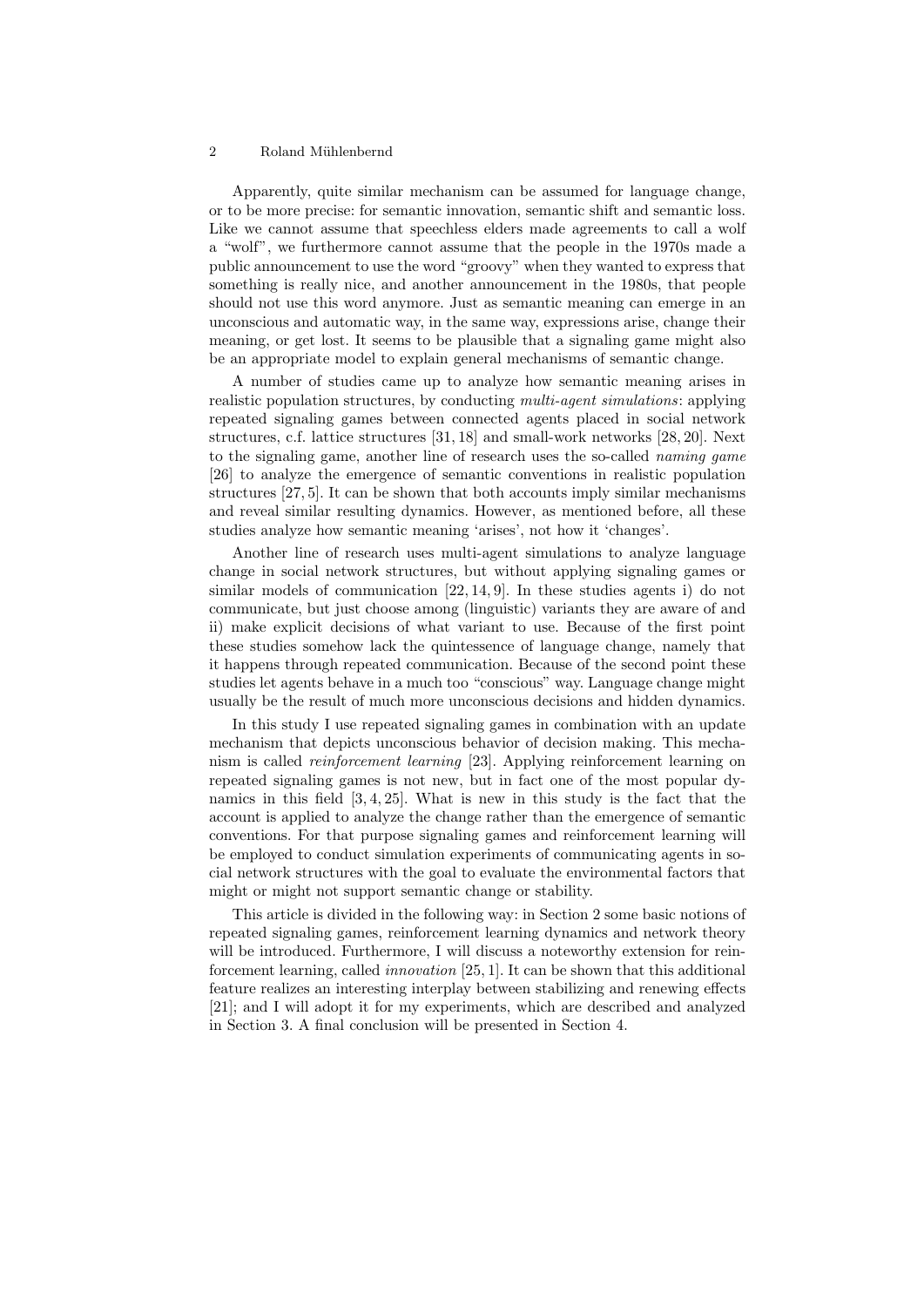# 2 Signaling Games, Learning and Networks

This section will give a coarse technical and theoretical background to understand the important concepts of this article: the signaling game, reinforcement learning with innovation, and some basic notions of network theory.

## 2.1 Signaling Games

A signaling game  $SG = \langle \{S, R\}, T, M, A, Pr, U \rangle$  is a game played between a sender S and a receiver R. T is a set of information states,  $M$  is a set of messages and A is a set of interpretation states (or actions).  $Pr(t) \in \Delta(T)^2$  is a probability distribution over  $T$  and describes the probability that an information state is topic of communication.  $U: T \times A \rightarrow \mathbb{R}$  is a utility function that basically determines how well an interpretation state matches an information state.

Let us take a look at the simplest variant of the game where we have two states, two messages and two actions:  $T = \{t_1, t_2\}, M = \{m_1, m_2\}, A = \{a_1, a_2\},\$ a flat probability distribution of  $Pr(t) = 1/|T| \forall t \in T$ , and a simple utility function that gives a positive value if the interpretation state  $a$  matches the information state t, marked by the same index:  $U(t_i, a_j) = 1$  iff  $i = j$ , else 0. Such a game is played as follows: an information state t is chosen with prior probability  $Pr<sup>3</sup>$ , which the sender wants to communicate to the receiver by choosing a message  $m$ . The receiver wants to decode this message by choosing an interpretation state a. Communication is successful iff the information state matches the interpretation state. In this study only a subset of all possible signaling games is considered, which I call  $n \times k$ -games, as defined in Definition 1.

**Definition 1** ( $n \times k$ -game). A  $n \times k$ -game is a signaling game SG with:  $|T| = |A| = n, |M| = k, \forall t \in T : Pr(t) = 1/|T| \text{ and } U(t_i, a_j) = \begin{cases} 1 & \text{if } i = j \\ 0 & \text{else} \end{cases}$ 0 else

Note that messages are initially meaningless in this game, but meaningfulness can arise from regularities in behavior. Behavior is here defined in terms of strategies. A behavioral sender strategy is a function  $\sigma : T \to \Delta(M)$ , and a behavioral receiver strategy is a function  $\rho : M \to \Delta(A)$ . A behavioral strategy can be interpreted as a single agent's probabilistic choice.

Now, what circumstances can tell us that a message is attributed with a meaning? The answer is: this can be indicated by the combination of sender and receiver strategy, called strategy profile. A message has a meaning between a sender and a receiver, if both use pure strategies that constitute a specific isomorphic strategy profile. For the  $2 \times 2$ -game there are exactly 2 such strategy profiles, as depicted in Figure 1. Here in profile  $L_1$  the message  $m_1$  has the meaning of state  $t_1/a_1$  and message  $m_2$  has the meaning of state  $t_2/a_2$ . For profile  $L_2$  it is exactly the other way around.

<sup>&</sup>lt;sup>2</sup>  $\Delta(X)$ :  $X \to \mathbb{R}$  denotes a probability distribution over random variable X.

<sup>&</sup>lt;sup>3</sup> Informally, the information state came to the sender's mind. In game theory we say that the state is chosen by an invisible participant, called nature N.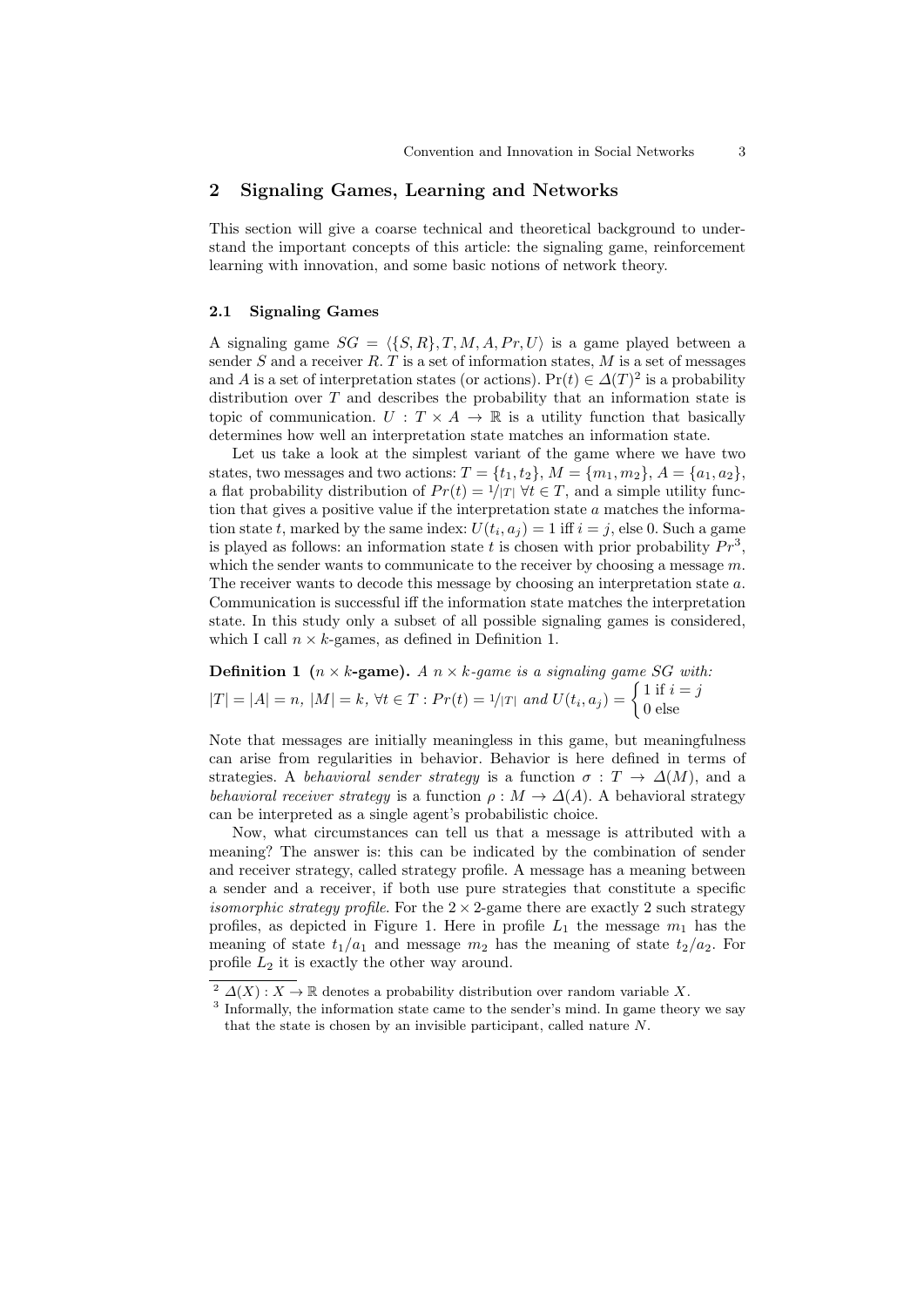

Fig. 1. The two signaling systems of the  $2 \times 2$ -game.

Lewis called such strategy profiles *signaling systems* [16], which have interesting properties. It can be shown that signaling systems i) ensure perfect communication and maximal utility, ii) are Nash equilibria over expected utilities [7], and iii) are evolutionary stable states [29][12]. Furthermore, note that the number of signaling systems increases strongly with the number of states and/or messages: an  $n \times k$ -game has  $\frac{k!}{(k-n)!}$  possible signaling systems.

At this point it is explained how semantic meaning can be expressed by participants' communicative behavior: a message has a meaning, if sender and receiver communicate according to a signaling system. However, this does not explain at all, how participants come to such a signaling system in the first place, by expecting that messages are initially meaningless. To explore the paths that might lead from a meaningless to a meaningful message, it is necessary to explore the process that leads from participants' arbitrary communicative behavior to a behavior that constitutes a signaling system. Such a process can be simulated by repeated signaling games, where the participants' behavior is guided by update dynamics. One popular dynamics is called *reinforcement learning* [3, 4, 25].

#### 2.2 Reinforcement Learning and Innovation

Reinforcement learning can be captured by a simple model based on urns, also known as  $P\'{o}lya$  urns [23]. An urn models a behavioral strategy, in the sense that the probability of making a particular decision is proportional to the number of balls in the urn that correspond to that choice. By adding or removing balls from an urn after each access, an agent's behavior is gradually adjusted. For signaling games, the sender has an urn  $\mathcal{O}_t$  for each state  $t \in T$ , which contains balls for different messages  $m \in M$ . The number of balls of type m in urn  $\mathcal{O}_t$  designated with  $m(\mathcal{O}_t)$ , the overall number of balls in urn  $\mathcal{O}_t$  with  $|\mathcal{O}_t|$ . If the sender is faced with a state t she draws a ball from urn  $\mathcal{O}_t$  and sends message m, if the ball is of type  $m$ . The same holds in the same way for the receiver. The resulting sender response rule  $\sigma$  and receiver response rule  $\rho$  is given in Equation 1 and 2, respectively.

$$
\sigma(m|t) = \frac{m(\mathcal{O}_t)}{|\mathcal{O}_t|} \qquad (1) \qquad \rho(a|m) = \frac{a(\mathcal{O}_m)}{|\mathcal{O}_m|} \qquad (2)
$$

The learning dynamics is realized by changing the urn content dependent on the communicative success. The standard account works as follows: if communication via t, m and a is successful, the number of balls in urn  $\mathcal{O}_t$  is increased by  $\alpha \in \mathbb{N}$ balls of type m. Similarly, for the receiver. In this way successful communicative behavior is more probable to reappear in subsequent rounds.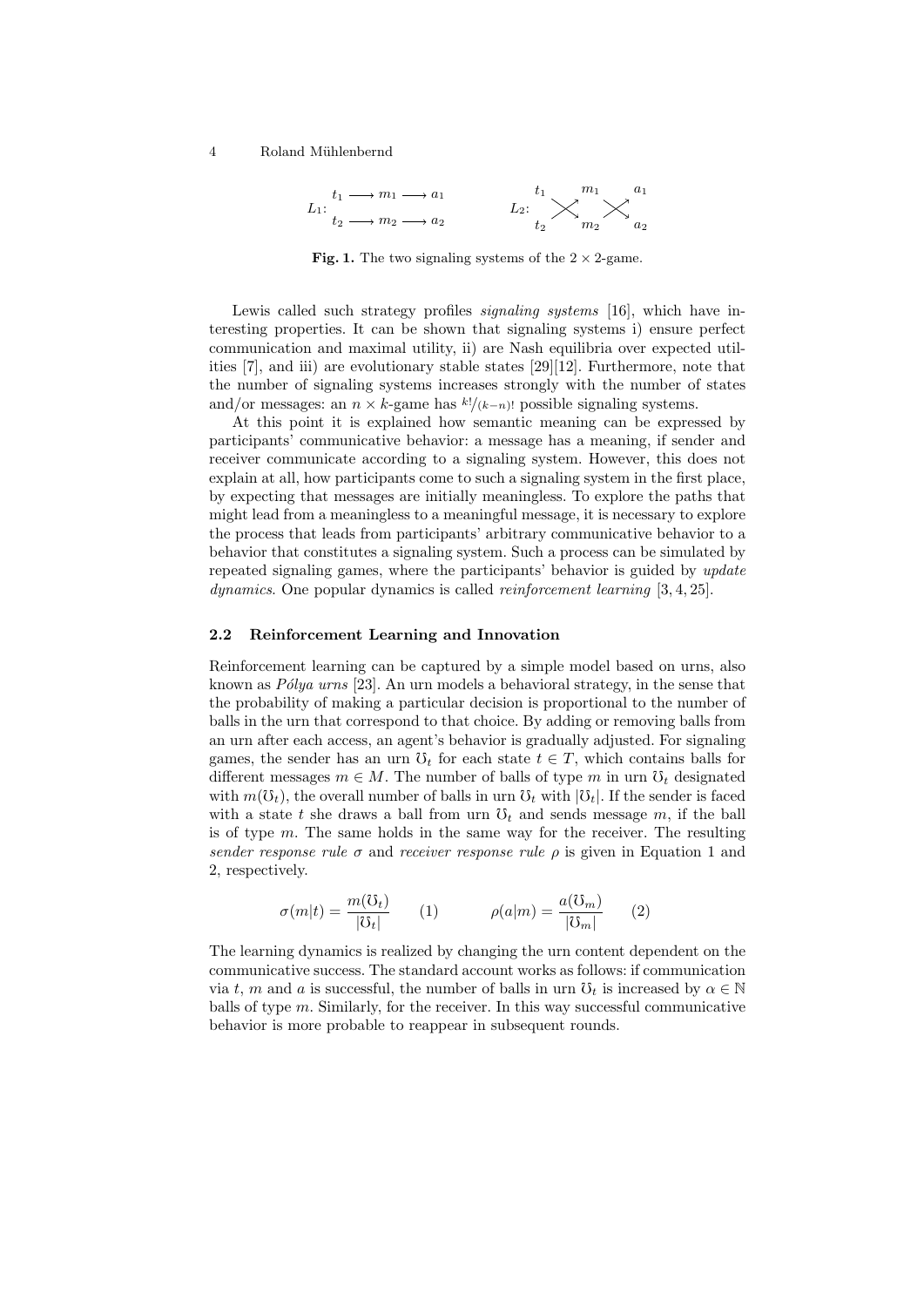This mechanism can be intensified by lateral inhibition: if communication via t, m and a is successful, not only will the number of ball type m in urn  $\mathfrak{O}_t$ be increased, but also will the number of all other ball types  $m' \in M \setminus \{m\}$  be decreased by  $\gamma \in \mathbb{N}$ . Similarly, for the receiver. Franke and Jäger [10] introduced the concept of lateral inhibition for reinforcement learning in signaling games and showed that it leads the system more speedily towards pure strategies.

Furthermore, *negative reinforcement* can be used to punish unsuccessful behavior. It changes urn contents in the case of unsuccessful communication in the following way: if communication via  $t, m$  and  $a$  is unsuccessful, the number of balls in the sender's urn  $\mathfrak{V}_t$  is decreased by  $\beta \in \mathbb{N}$  balls of type m; and the number of balls in the receiver's urn  $\mathfrak{S}_m$  is decreased by  $\beta$  balls of type a.

Note that reinforcement learning might have the property to slow down the learning effect: if the total number of balls in an urn increases over time, but the rewarding value  $\alpha$  is a fixed value, then the learning effect mitigates. A way to prevent learning from slowing down is to keep the overall number of balls  $|\mathcal{V}|$ on a fixed value  $\Omega$  by scaling the urn content appropriately after each round of play. Such a setup is a variant of so-called Bush-Mosteller reinforcement [6].

All in all, a reinforcement learning setup for a signaling game can be captured by  $RL = \langle (\sigma, \rho), \alpha, \beta, \gamma, \Omega, \phi \rangle$ , where  $\sigma$  and  $\rho$  are the participants' response rules,  $\alpha$  is the reward value,  $\beta$  the punishment value,  $\gamma$  the lateral inhibition value and  $\Omega$  the urn size. Finally,  $\phi$  is a function that defines the initial urn settings.

With the goal to analyze issues of language change, a really interesting additional feature for reinforcement learning is called innovation. The basic idea stems from Skyrms [25] and works as follows: each sender urn contains, next to the balls for each message, an additional ball type, which Skyrms calls black ball. Whenever the sender draws a black ball from an urn, he sends a completely new message that was never sent before. In other words, the sender invents a new message. Further experiments with this setup were made for 2-players games [1] as well as for multi-agent accounts [21].

The second study [21] used a reinforcement learning setup with negative reinforcement and lateral inhibition. In such a setup the black balls of the agents' sender urns can increase and decrease in dependence of communicative success. By naming the total number of an agent's black balls her force of innovation, the study revealed an interesting relationship between society-wide force of innovation and communicative success: increasing communicative success leads to decreasing force of innovation, and vice versa. $4$  Note that this relationship between both values implies two things: i) once a population has learned one unique signaling convention and reaches perfect communication, the force of innovation has dropped to zero: the society has reached a stable state without any spirit of innovation; ii) if the society contains multiple conventions and communication is therefore not perfectly successful society-wide, the force of innovation has a positive level and produces new strategies that might finally manifest as new conventions; in other words: language change is possible to be realized.

<sup>&</sup>lt;sup>4</sup> It was shown for experiments with 3-agent populations that the force of innovation and communicative success reveal a significant negative correlation.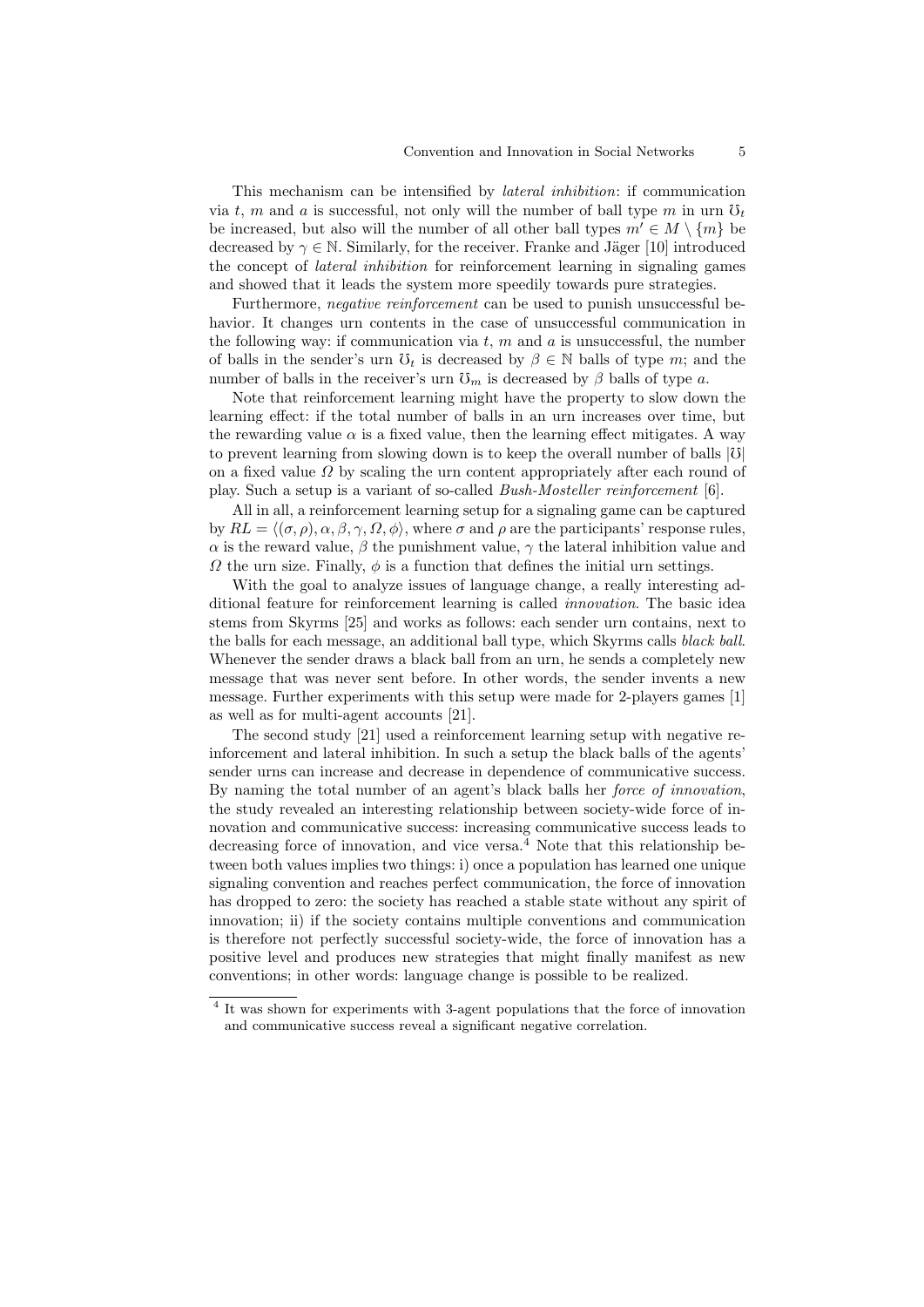### 6 Roland Mühlenbernd

### 2.3 Basic Notions of Network Theory

To ensure that a network structure resembles a realistic interaction structure of human populations, it should have small-world properties; c.f. Jackson found out that these properties show in the analysis of human friendship networks [13]. According to this line of studies, the essential two properties of small-world networks are i) a short *characteristic path length*, and ii) a high *clustering coefficient* [30].<sup>5</sup> Additionally, most often human networks display a third property, namely to be scale-free: the frequency of agents with ever larger numbers of connections roughly follows a power-law distribution. In this sense I consider a special kind of a scale-free network, which is both scale-free and has small-world properties [2]. This network type is constructed by a preferential attachment algorithm that takes two parameters  $m$  that controls the network density, and  $p$  that controls the clustering coefficient [11]. In my experiment I used a scale-free network with 500 nodes,  $m = 2$  and  $p = .8$ , which ensures small-world properties.

A main goal of this work is to investigate the relationship between the change of meaning and the structural properties of the network and its members. As the experiments will show, there seems to be an explanatory value of network properties that express an agent's connectivity and embeddedness. In order to capture these properties more adequately, suitable notions from social network theory will be considered: *degree centrality*  $(DC)$  describes the local connectivity of an agent, *closeness centrality*  $(CC)$  and *betweenness centrality*  $(BC)$  her global centrality, and *individual clustering*  $CL$ ) her local embeddedness.<sup>5</sup>

As I will argue later, also the strength of ties between agents might play an important role in language change. Easley and Kleinberg [8] showed that the strength of a tie between two agents has basically a strong linear correlation with the overlap of both agents' neighborhoods. To keep things easy I will define the strength of a tie by this neighborhood overlap. Furthermore, since my analysis deals with agents rather than with ties between them, I calculate an agent's ties strength  $TS$  as the average strength value of all ties of this agent:

Definition 2 (Ties Strength). For a given network the ties strength of agent n is defined as follows (where  $N(i)$  is the set of neighbors of agent i):

$$
TS(n) = \frac{\sum\limits_{m \in N(n)} \frac{N(n) \cup N(m)}{N(n) \cap N(m)}}{|N(n)|}
$$
(3)

Note: the notions of  $DC$ ,  $CC$ ,  $BC$ ,  $CL$  and  $TS$  describe *static* network properties of an agent, since they do not change during a simulation run and are determined by the network structure and the agent's position inside it.

 $^5$  For the definition of these network properties I refer to Jackson's *Social and Eco*nomic Networks [13], Chapter 2.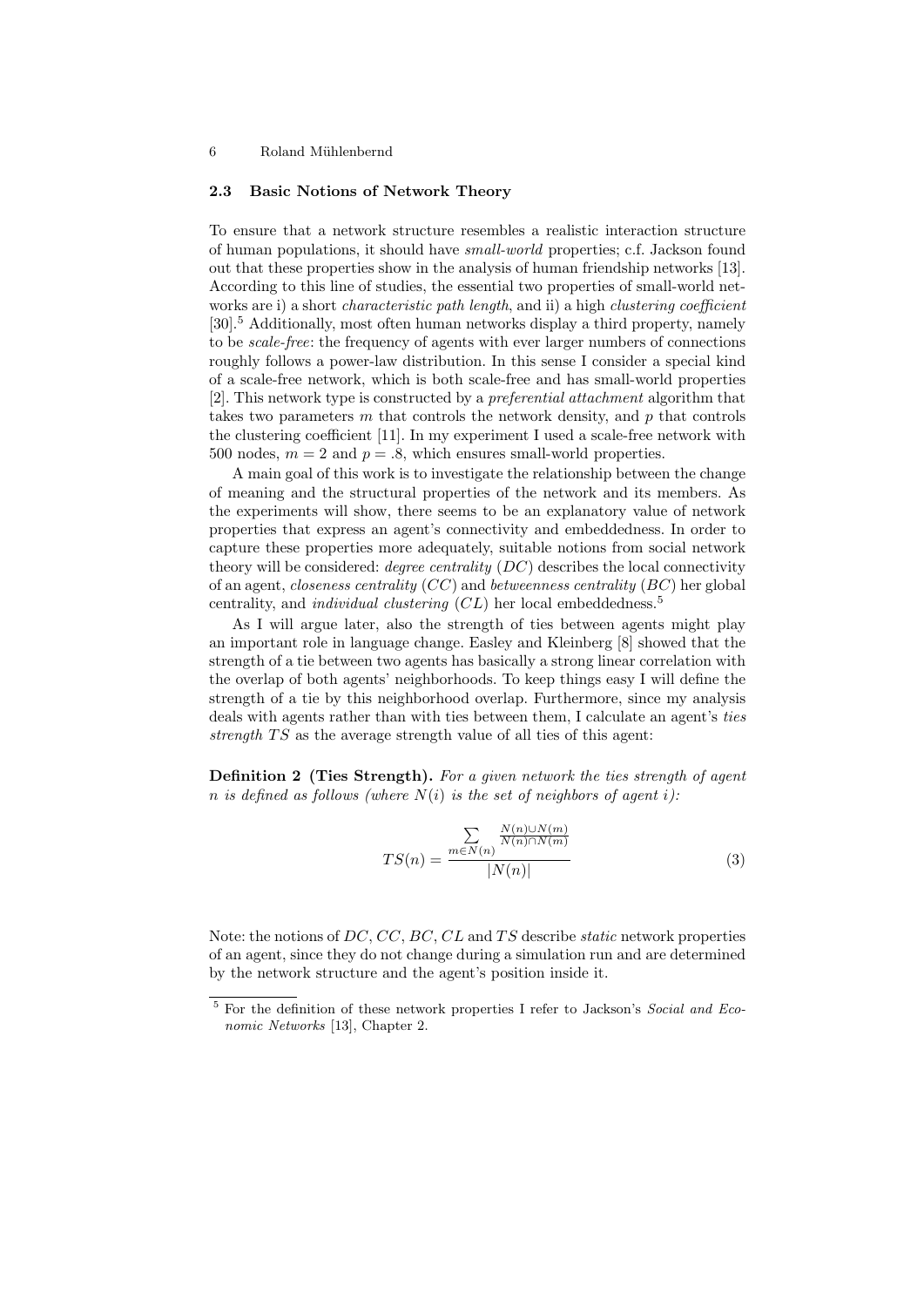Finally, as the experiments will show, agents in a social network agree on signaling systems as groups, which constitute *connected components*<sup>6</sup>. Such a group-wide signaling system is called a signaling convention (Definition 3).

**Definition 3 (Signaling Convention).** For a given network structure of agents that play the repeated signaling game with their connected neighbors, a signaling convention is a signaling system that is used by a group of agents that constitutes a connected component of the network structure.

# 3 Simulating Language Change

A fascinating puzzle in the theory of language change is the threshold-problem[22]: how can a new linguistic variant spread and reach a particular threshold of speakers that enables to replace a concurrent old variant? To reach such a threshold is rather improbable considering the facts that i) the new variant is expected to be initially used by a minority and ii) the old variant is expected to be a societywide linguistic conventions that serves for perfect communication. Therefore, sociolinguists expect that new variants mostly do not disseminate but remain in small social groups, often with short durability [17]. Now, what enables new variants in rare cases to spread and establish a new linguistic convention?

Some sociolinguists expect particular environmental patterns of the social network structure to be source and engine for language change [17]. Their weakties theory purports that new (innovative) variants i) emerge most often among edges that constitute weak ties in the social network, and ii) disseminate via central nodes. According to the theory, exactly the combination of weak ties and central nodes supports new variants to overcome the threshold problem [17].

In my experiments agents in a social network communicate via signaling games and update by innovative reinforcement learning. This leads to the effect that i) multiple local conventions emerge (see  $c.f.[31, 18, 28, 20]$ ), and ii) agents invent new messages from time to time, since communication is not perfectly successful in a society with multiple conventions and therefore the force of innovation stays on a positive level. As my experiments will show, while mostly invented messages disappear as fast as they appear, from time to time new variants can spread and realize new regional conventions. Therefore, I want to analyze if particular structural features support emergence and spread of innovation. Do the results support the weak-tie theory? Is it possible to detect other network properties that support language change?

## 3.1 Experimental Settings

I conducted simulation runs of agents that are placed in a social network structure. Per simulation step the agents communicate by playing a signaling game with each of their direct neighbors. They update their behavior by innovative reinforcement learning. The concrete settings of the experiments were as follows:

<sup>6</sup> A connected component of a network is a subgraph in which any two nodes are connected to each other by at least one path.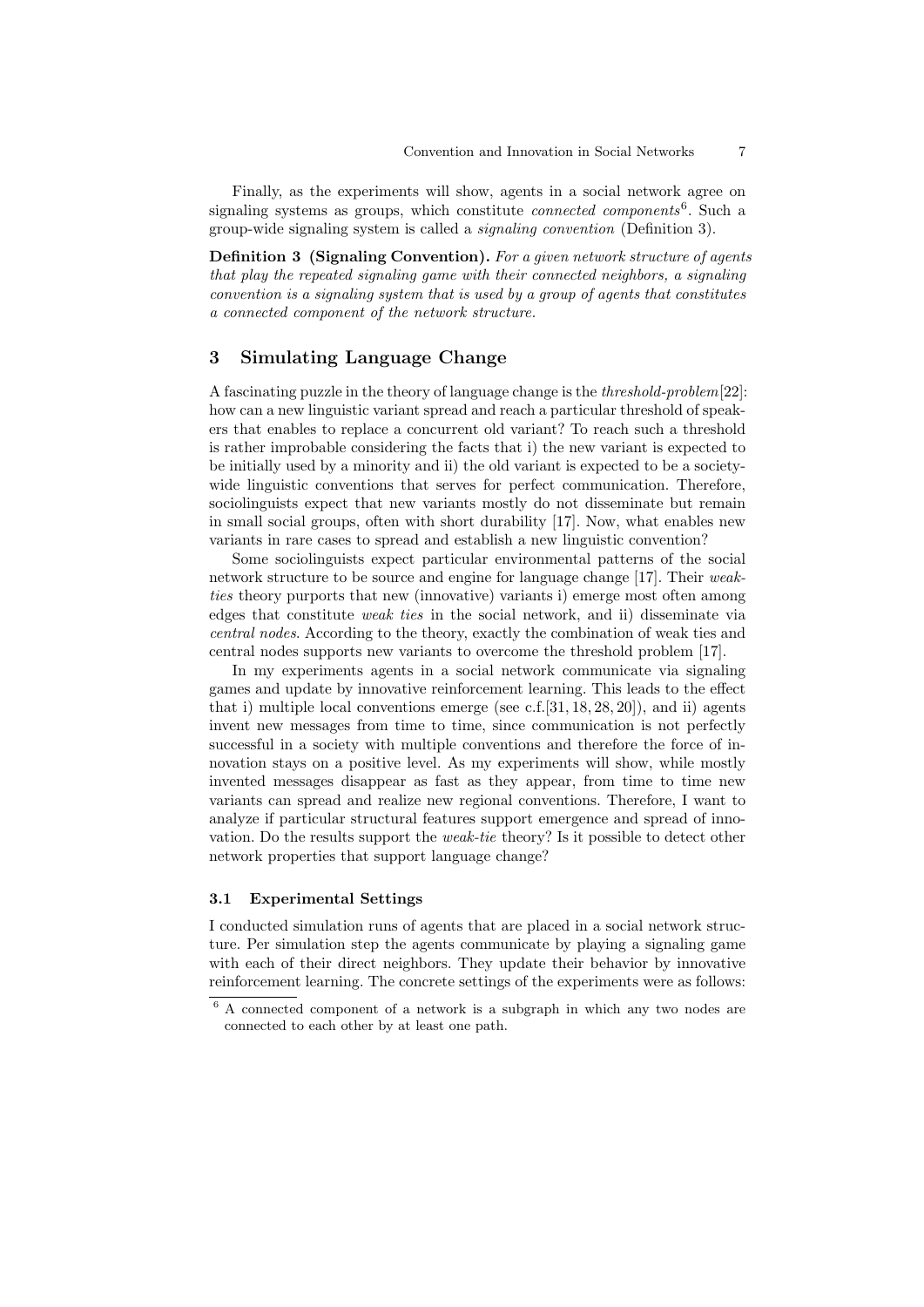### 8 Roland Mühlenbernd

- network structure: a scale-free network with 500 agents (Holme-Kim algorithm [11] with  $m = 2$  and  $p = .8$ )
- $-$  signaling game: a  $3 \times 9$ -game
- reinforcement learning: Bush-Mosteller reinforcement with negative reinforcement and lateral inhibition ( $\alpha = 1, \beta = 1, \gamma = 1, \Omega = 20$ )
- stop condition: reaching 100,000 simulation steps
- initiation condition: the network is initially divided in 8 connected components, and agents communicate only with neighbors of the same component with a given signaling system for the first 100 simulation steps
- number of simulation runs: 10

Since I am interested in the mechanisms that show how and why semantic conventions change, not how they evolve from the scratch, the simulation runs were started with the given initiation condition, which ensures that already established local signaling conventions are given from the beginning. In the following the results of the simulation runs will be presented.

### 3.2 Global Values

To get a good impression of how the population behaves during a simulation run, two global values were measured: i) the average communicative success: the utility value of a played game averaged over all plays during a simulation step, and ii) the *global number of signaling conventions*: the total number of signaling conventions agents have learned<sup>7</sup> at the given simulation step.

In all simulation runs similar results were observed: after around 1,000 simulation steps the average communicative success increased to a value of around .85, and the number of signaling conventions to a value of around 25. Furthermore, while both values show no tendency to increase or decrease in the long-run, they oscillate quite strongly: the communicative success oscillates between .8 and .9 and the number of signaling conventions oscillates between 20 and 30. This result reveals a global interaction dynamics that shows long-term stability and short-term reactivity at the same time.

Especially the oscillation of the number of signaling conventions is an indicator for local reactivity. To get a better understanding of what is actually happening, Figure 2 shows a sequence of the first 10,000 simulation steps for the number of learners for 6 different signaling conventions: here regions of new conventions emerge, grow to a specific amount and possibly get extinct. This pattern shows quite nicely how language change is realized: an innovation is made at one point in time and place, and then it spreads and its number of speakers increases to a specific amount and constitutes a region of a new signaling convention. The next step is now to detect agents that tend to contribute to innovation and spread, and to investigate if specific structural patterns support such a behavior.

<sup>7</sup> Since generally agents do not learn a totally pure strategy, an agent is attributed to have learned a signaling convention, when her behavioral strategy profile and a signaling system reveal a so-called *Hellinger similarity* of  $> .7$ . For a formal definition see [19], Definition 2.11.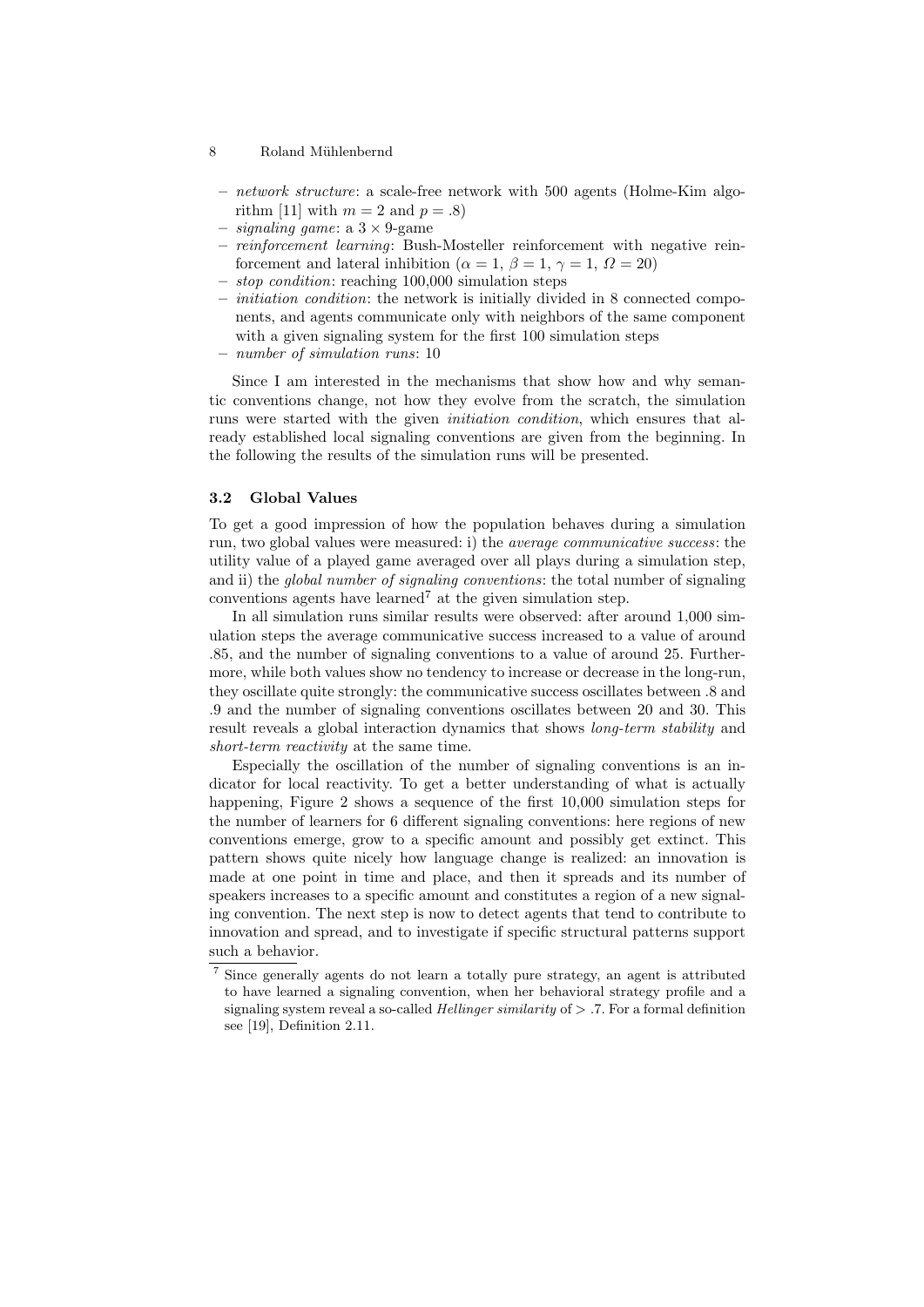

Fig. 2. Simulation run of a  $3 \times 3^9$ -game in a population of 500 agents placed in a social network: the number of learners for 6 specific different signaling conventions for the first 10,000 simulation steps.

### 3.3 Agent Features

Considering the dynamic picture of language change in the simulation runs, I was interested if it is possible to detect specific roles of agents that might support language change or strengthen local conventions. Following the study of Mühlenbernd and Franke  $[20]$ , I was particularly interested in the way an agent's static structural features and dynamic behavioral features might correlate. Static features are given by an agent's network properties ties strength TS, degree centrality DC, closeness centrality CC, betweenness centrality BC and clustering coefficient CL, as introduced in Section 2.3.

Dynamic features of an agent can be measured through her behavior or position during a simulation run. Since I was interested in the way agents were involved in the spread of a new variant, I defined and measured the dynamic features innovation skill and impact. To compare these values to a number of further dynamic features, I also defined and measured loyalty, interiority and mutual intelligibility. For an agent  $n$  these features are defined as follows:

- *innovation skill INV(n)*: the proportion of simulation steps at which agent n switched to a new convention, which no neighbor has actually learned
- *impact IMP(n)*: the proportion of simulation steps at which a neighbor of agent  $n$  switched to agent  $n$ 's convention
- loyalty  $LOY(n)$ : the proportion of simulation steps agent n played her favorite strategy (most often played strategy)
- *interiority INT(n)*: the proportion of simulation steps for which agent n has exclusively neighbors with the same convention
- *mutual intelligibility MI(n)*: the average  $MI^8$  value of agent n to her neighborhood at a given simulation step, averaged over all simulation steps
- $8$  The mutual intelligibility value  $MI$  reproduces the expected utility for two different strategy pairs. For the definition see [21], Definition 3.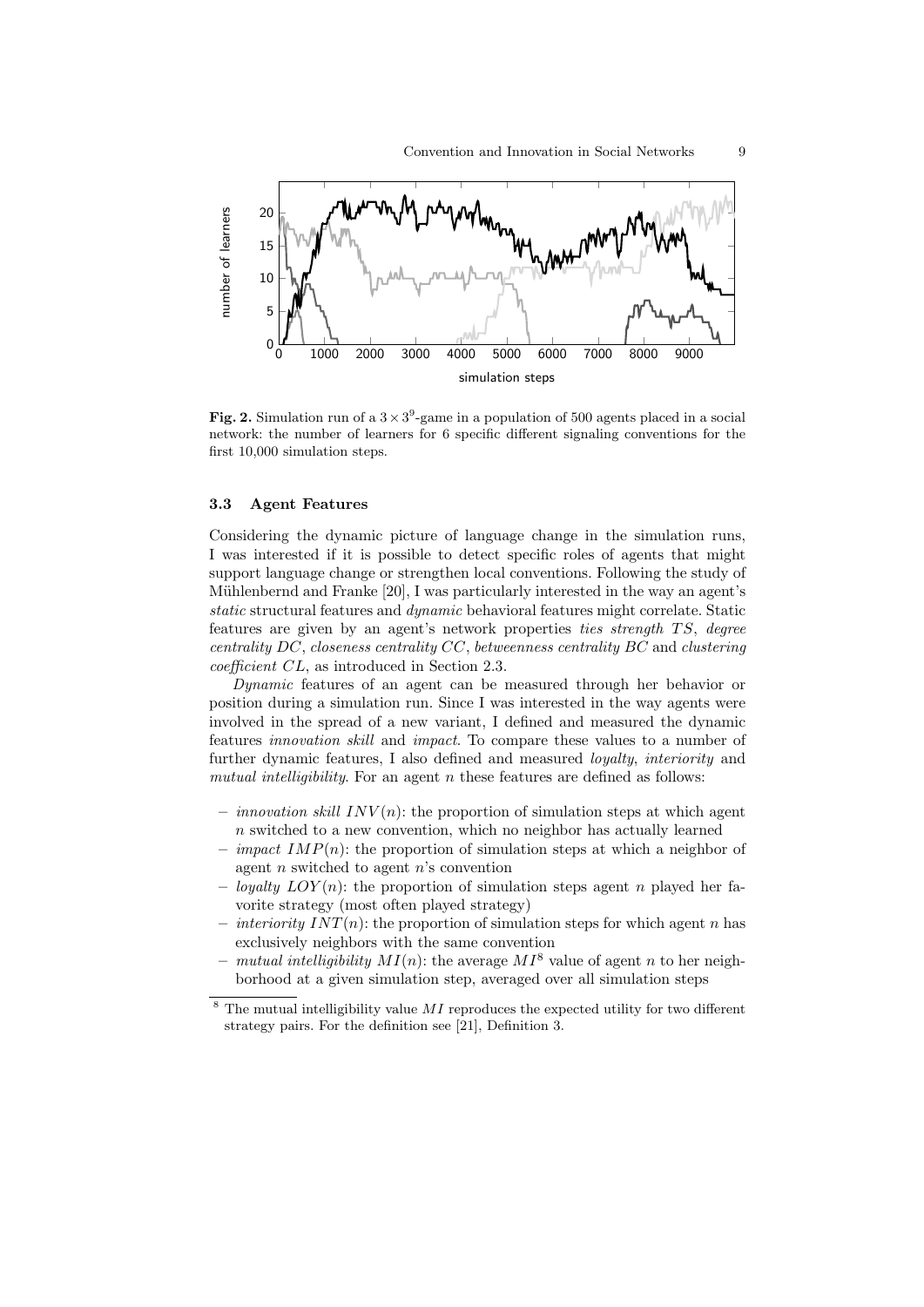

Fig. 3. The correlations for all different pairs of features: the static network properties ties strength TS, degree centrality  $DC$ , closeness centrality  $CC$ , betweenness centrality BC and clustering coefficient CL; and the dynamic behavioral features innovation skill INV , impact IMP, loyalty LOY , interiority INT and mutual intelligibility MI.

In my analysis I measured the correlation of all  $5000$  data points<sup>9</sup> and for each possible combination of feature. The resulting plot is shown in Figure 3: here correlations are depicted as circles, where the size represents the strength of the correlation, and the brightness represents the direction of the relationship (positive: light, negative, dark).

The results show first of all: the data support the weak-tie theory, since i) INV has a high negative correlation with  $TS$ , and ii) IMP reveals a high positive correlation with all three centrality properties DC, CC and BC. Thus, innovation mostly starts at weak ties and spreads via central nodes.

But there are further interesting correlations. INV has a high negative correlation with  $LOY$ , MI and INT. This shows that innovative agents i) do hardly stay with their favorite convention, ii) are not very intelligible to neighbors, and iii) are rather positioned at the border of a convention region. Note: the point that innovation is expected to emerge at the periphery of societies was also supported by field studies and computational work [9, 17].

 $9$  Data points are the agents' features; for 10 simulation runs with 500 agents each.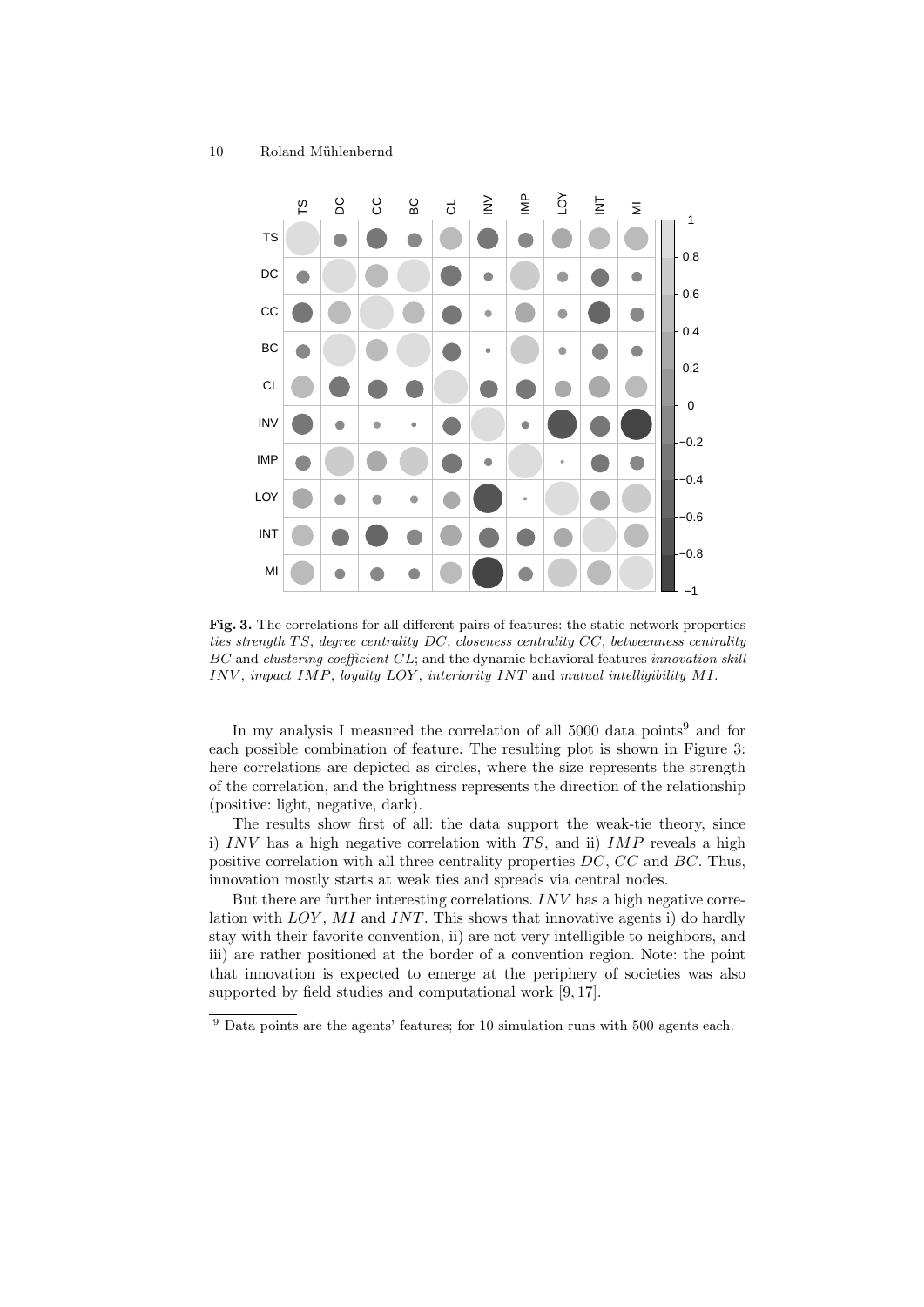## 4 Conclusion

In this study I used the signaling game  $-$  a model that is generally used to deal with issues of language evolution – to analyze the dynamics of language change. At first this is an ambitious challenge by considering that signaling games are designed in a way that players are generally attracted to convention and stability. For all that, I was particularly interested in the way environmental variables in terms of network structure might describe characteristics that promote or mitigate semantic change. For that purpose I made experiments on social network structures of agents that play the signaling game repeatedly with connected neighbors and update their behavior by a simple dynamics: reinforcement learning. I extended this learning account by an additional feature – innovation – that supports the changing nature of the population's dynamics. In my analysis I compared different features of agents – static network properties and dynamic behavioral properties of agents – to extract the characteristics of different roles that might be involved in language change. The results support the weak tiestheory: innovation start at weak ties and spreads via central nodes [17].

Since this study gives only a first impression of where to look for forces of language change, there are at least two steps necessary to reveal more insightful results. First of all, the current data should be further analyzed by using regression models to find out, if there are non-trivial interactions – e.g. non-linear dependencies – between static network properties and the role of agents in language change dynamics. Second, my current results indicate to analyze further i) static properties, like information flow measures [13] or closeness vitality [15]; and ii) dynamic features like the individual force of innovation, the number of known messages or the growth magnitudes of an agent's newly innovated signaling system. These two additional steps are currently investigated and can hopefully enrich subsequent work by delivering deeper insights into the role of innovation in dynamics of semantic change.

### References

- 1. Alexander, J M., Skyrms, B., Zabell, S.L.: Inventing New Signals. Dynamic Games and Applications 2.1, 129–145 (2012)
- 2. Barabási, A.-L., Réka A.: Emergence of Scaling in Random Networks. Science 286, 509-512 (1999).
- 3. Barret, J.A.: The Evolution of Coding in Signaling Games. Theory and Decision 67, 223–237 (2009)
- 4. Barret, J.A., Zollman, K.J.S.: The Role of Forgetting in the Evolution and Learning of Language. Journal of Experimental and Theoretical Artificial Intelligence 21.4, 293–309 (2009)
- 5. Dall'Asta L., Baronchelli A., Barrat A., Loreto V.: Agreement Dynamics on Small-World Networks. Europhys. Lett. 73, 969–975 (2006)
- 6. Bush, R., Mosteller, F.: Stochastic Models of Learning. New York: John Wiley & Sons (1955)
- 7. Crawford V.P., Sobel J.: Strategic Information Transmission. Econometrica 50, 1431–1451 (1982)